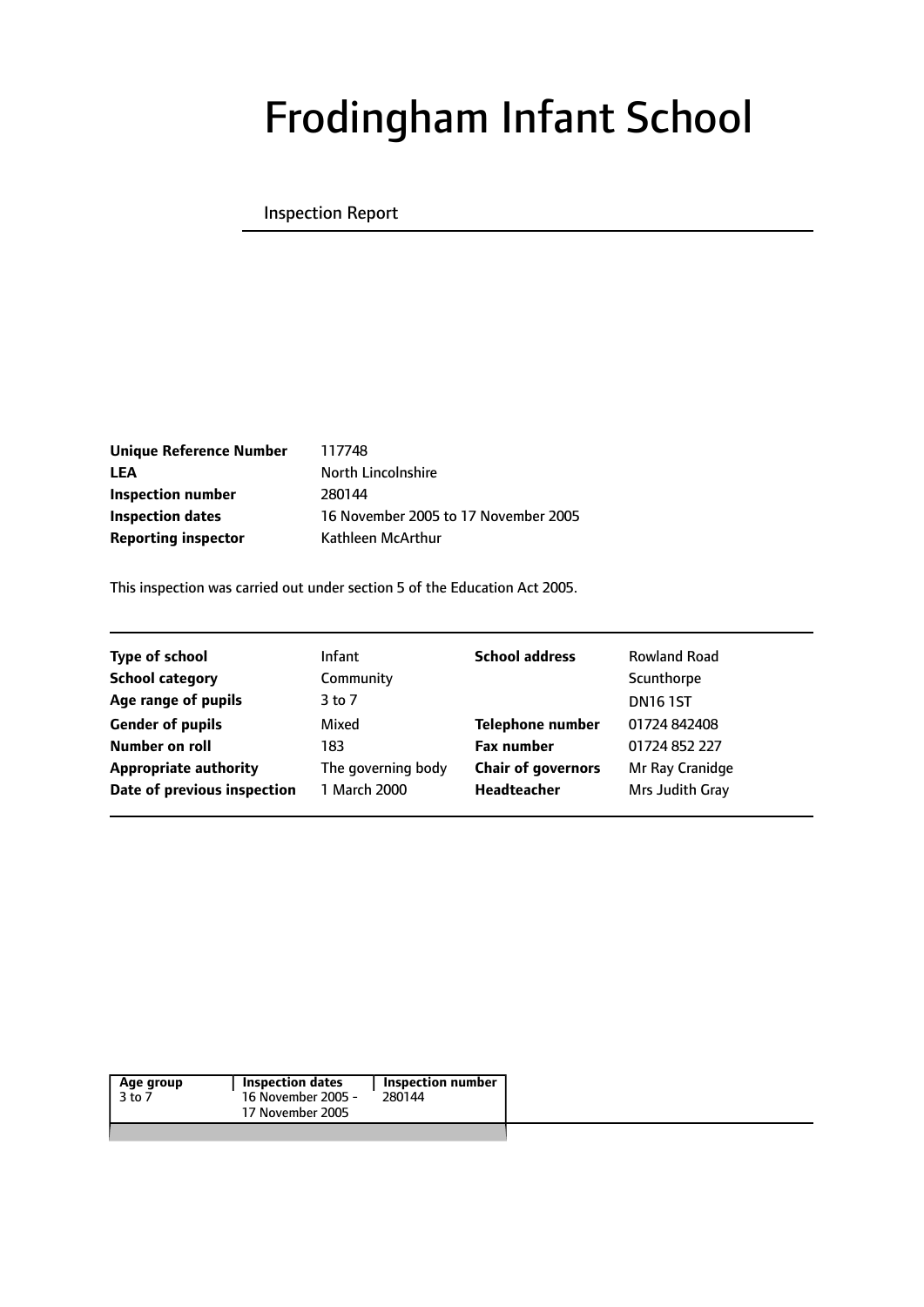© Crown copyright 2006

#### Website: www.ofsted.gov.uk

This document may be reproduced in whole or in part for non-commercial educational purposes, provided that the information quoted is reproduced without adaptation and the source and date of publication are stated.

Further copies of this report are obtainable from the school. Under the Education Act 2005, the school must provide a copy of this report free of charge to certain categories of people. A charge not exceeding the full cost of reproduction may be made for any other copies supplied.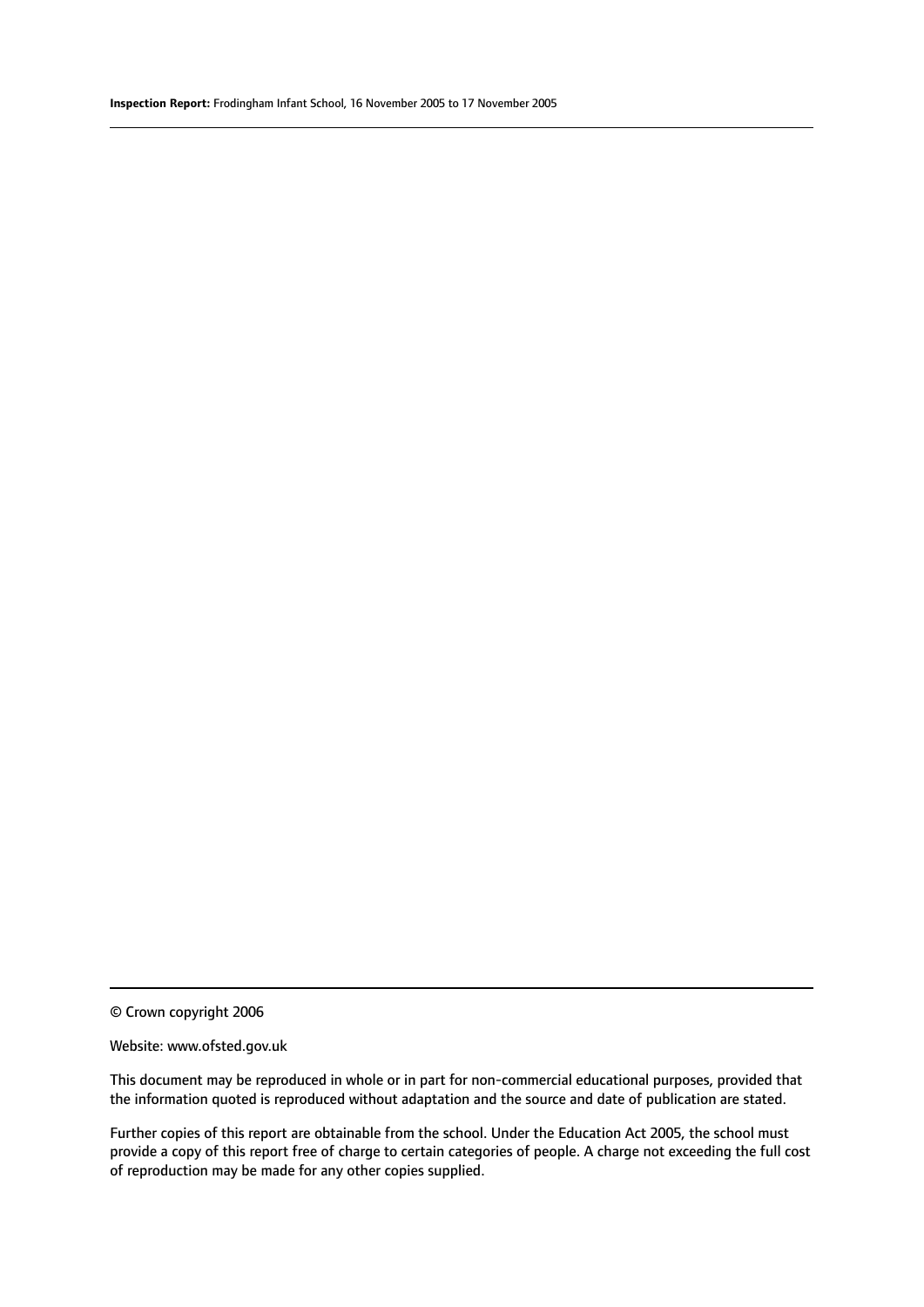## **Introduction**

The inspection was carried out by two additional inspectors.

## **Description of the school**

The school is smaller than the average primary school, and comprises a nursery and an infant department. Children are admitted to the nursery from the age of three, and most attend on a full-time basis. Pupils move to a junior school when they are seven. The area is socially and economically deprived, reflected in the above average number of pupils who receive free school meals. A Children's Centre has recently been designated on the site to provide a wide range of services that support pupils and their families. There is also a privately run Neighbourhood Nursery on the site. Pupils are almost all of white British origin. More pupils than average have learning difficulties and/or disabilities, but fewer have a statement of special educational needs. The school has achieved the Healthy Schools Standard 3 and the Safe School Charter.

## **Key for inspection grades**

| Grade 1 | Outstanding  |
|---------|--------------|
| Grade 2 | Good         |
| Grade 3 | Satisfactory |
| Grade 4 | Inadequate   |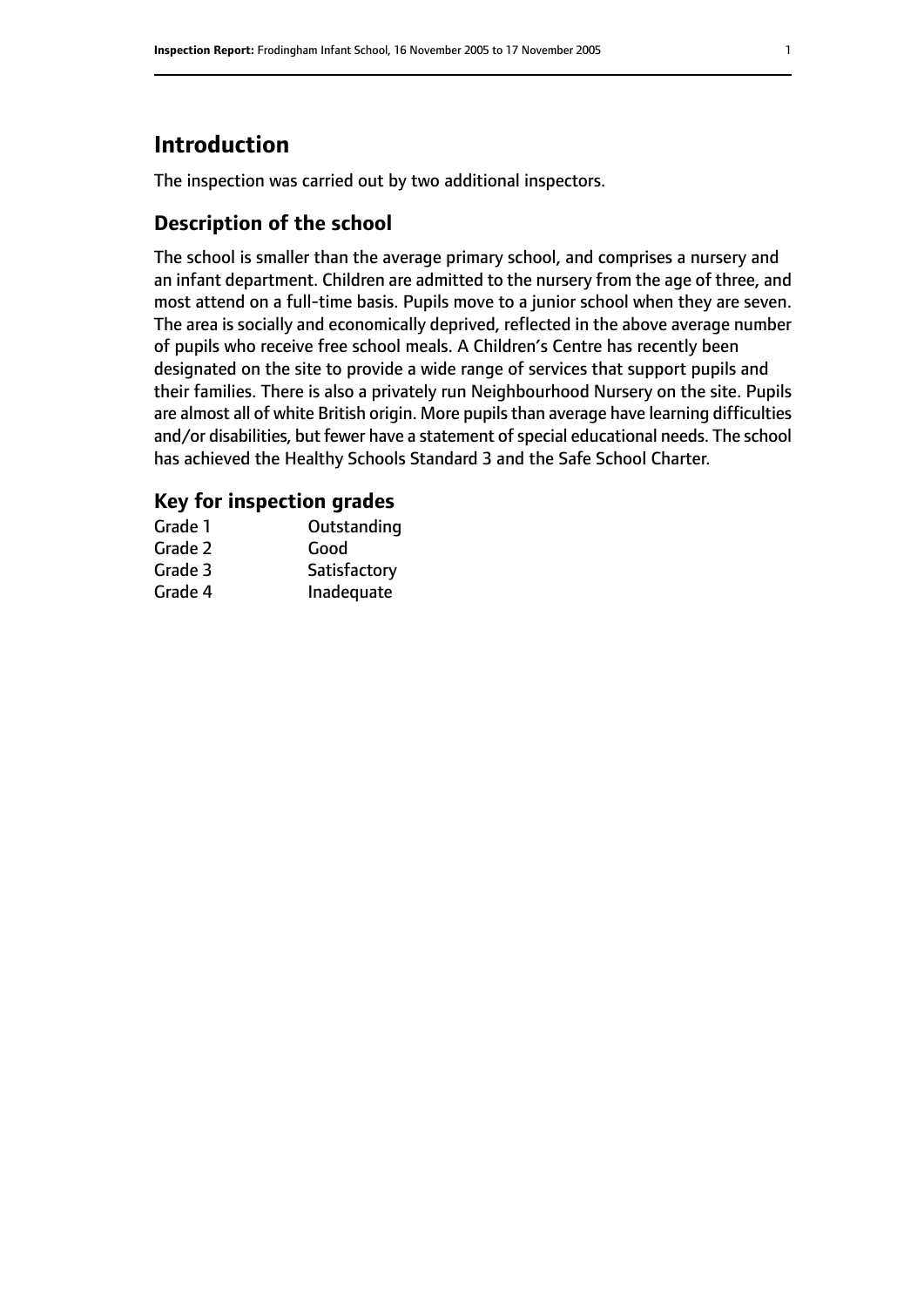## **Overall effectiveness of the school**

#### Grade: 2

This is a good school. This matches the school's own evaluation of how effective it is. In some areas, however, the school's evaluations of its work are rather cautious. Parents are valued as partners in their child's education, and are justifiably happy with everything the school provides. Very effective links with many external adencies provide support and cheid ance for all pupils and their families. The andead teacher's leadership is

school community. The able deputy headteacher, the effective Foundation Stage leader and other managers work closely as a strong team with a clear vision for improvement. The governors' work is satisfactory. The school gives good value for money.

Children make good progress in the Foundation Stage but few reach or exceed the standards expected by the end of Reception. Personal development, care and behaviour are good, and help pupils to progress well through the school. A good curriculum ensures pupils enjoy learning. They like the way the school listens to their ideas, for example, providing playground games. Attendance is below the national average. The overall quality of teaching is good, but there is room for improvement where teathing is satisfactory. The majority of pupils leave school meeting the expected standards, but few reach the higher levels. Previous weaknesses have been overcome successfullyM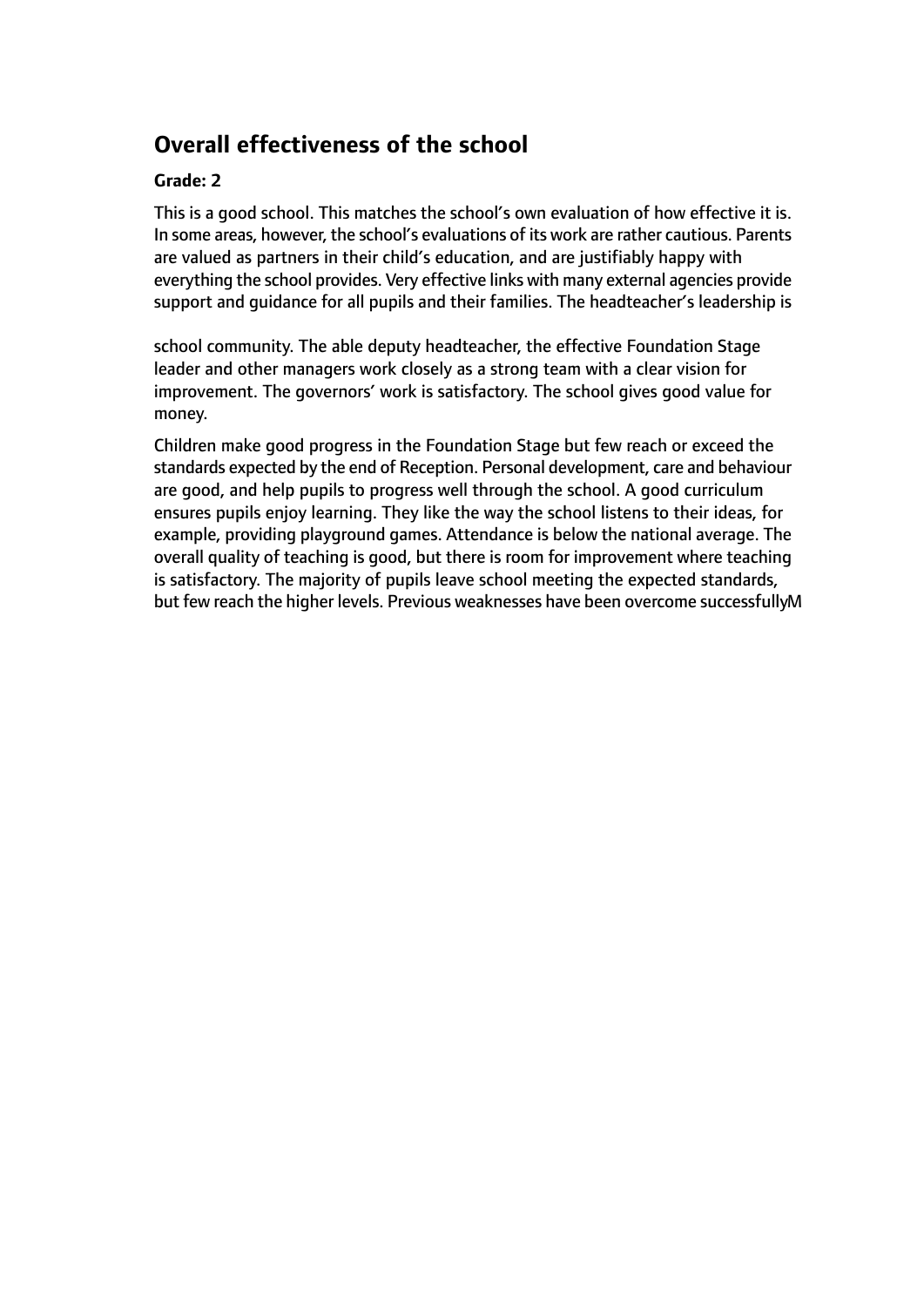Year 2, and the majority reach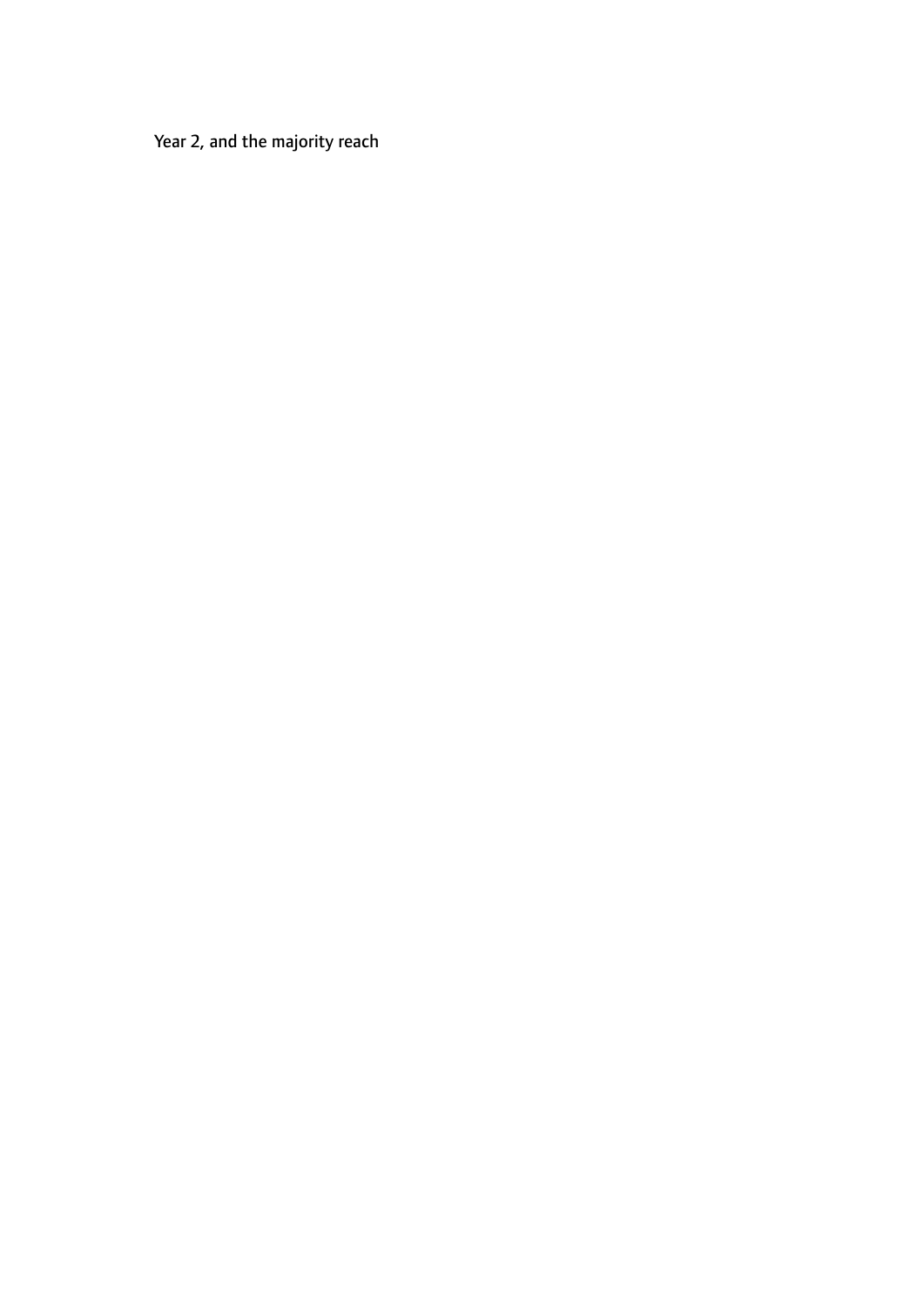are well briefed and make a strong contribution to pupils' learning, as do the good links with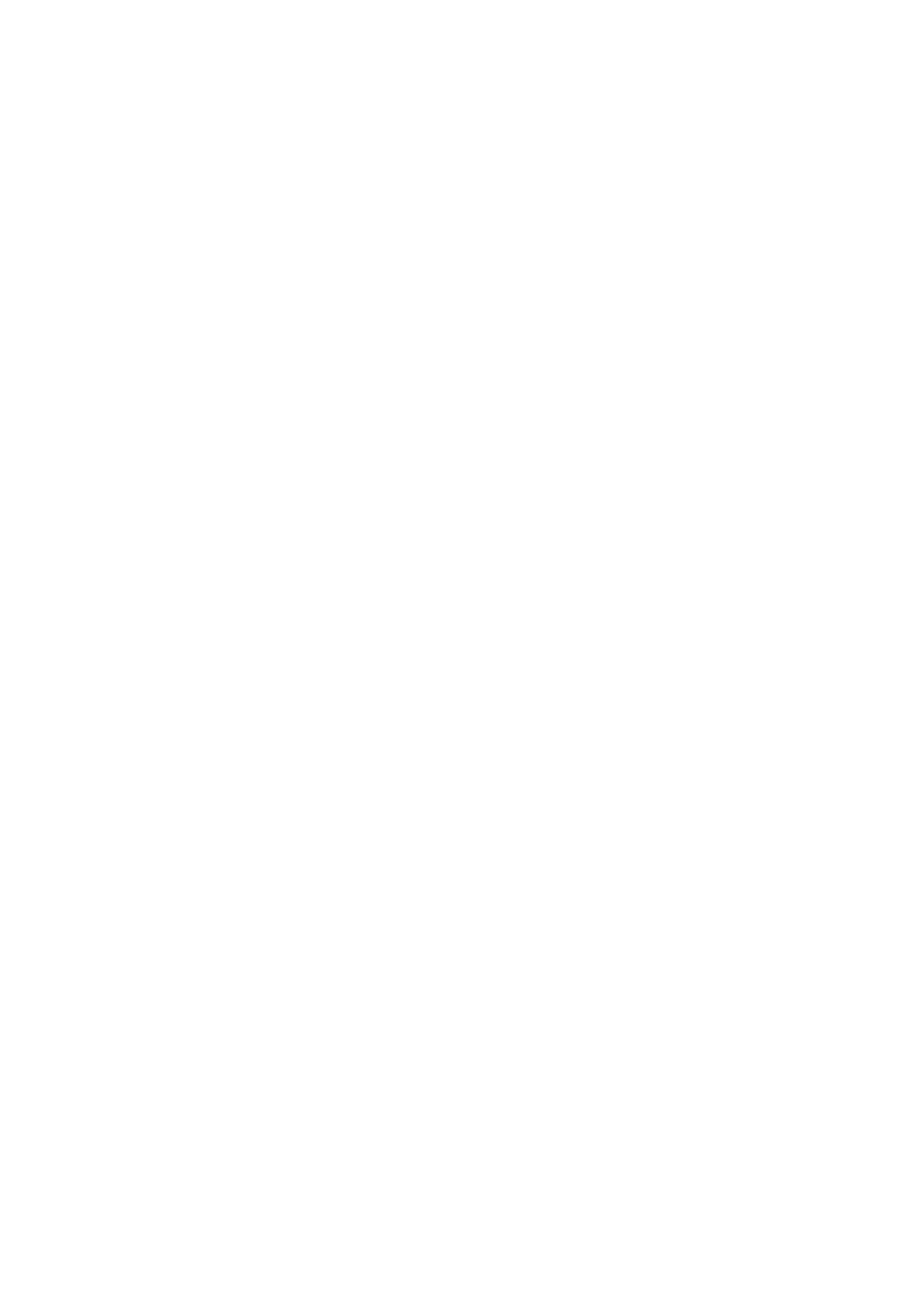**Any complaints about the inspection or the report should be made following the procedures set out inthe guidance 'Complaints about school inspection', whichis available from Ofsted's website: www.ofsted.gov.uk.**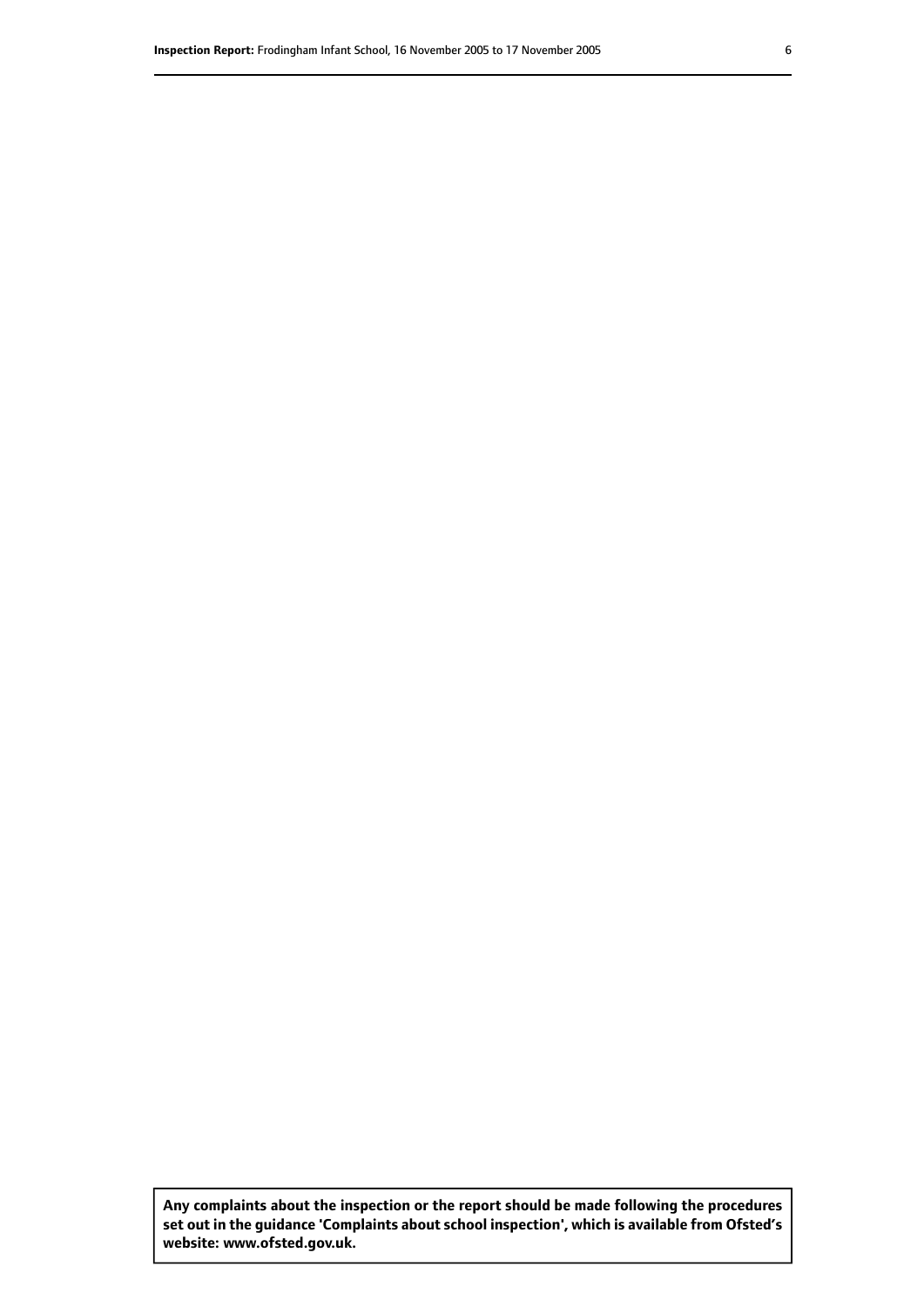## **Inspection judgements**

| Key to judgements: grade 1 is outstanding, grade 2 good, grade 3 | <b>School</b>  | $16-19$ |
|------------------------------------------------------------------|----------------|---------|
| satisfactory, and grade 4 inadequate                             | <b>Overall</b> |         |

## **Overall effectiveness**

| How effective, efficient and inclusive is the provision of education,<br>integrated care and any extended services in meeting the needs of<br>learners? | ΝA        |
|---------------------------------------------------------------------------------------------------------------------------------------------------------|-----------|
| How well does the school work in partnership with others to promote<br>learners' well-being?                                                            | NА        |
| The quality and standards in foundationNA                                                                                                               | <b>NA</b> |
|                                                                                                                                                         |           |
|                                                                                                                                                         |           |
|                                                                                                                                                         |           |